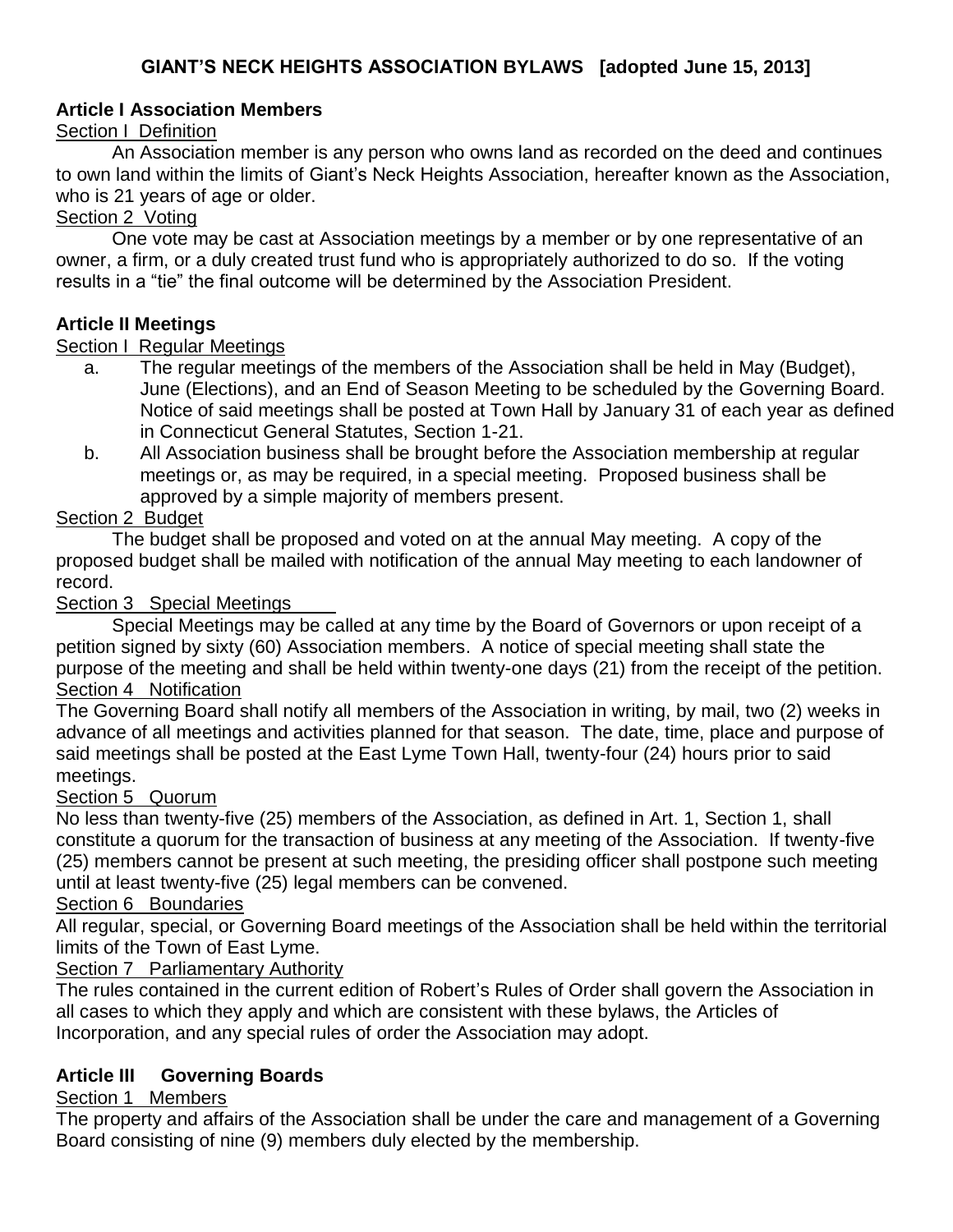## Section 2 Quorum

Five members of the Governing Board must be present at any regular or special meeting and shall, along with the twenty-five members required by Article 1, Section 2, constitute a quorum. If less than five members of the Governing Board are present, the meeting shall be adjourned and rescheduled to a specified future date. No meeting shall be conducted without the Association President, the Vice President, or a designated Board member present.

### Section 3 Eligibility

Any member of the Association as defined in Article 1, Section 1 of these bylaws is eligible to be elected to the Board of Governors.

### Section 4 Term Limits

A term on the Board of Governors shall be for three years and no member shall be elected for more than two consecutive three-year terms. A one-year absence is required before a member can serve another two consecutive three-year terms.

#### Section 5 Vacancies

A vacancy on said Board occurring during the year shall be filled by a majority [vote] of remaining members, and such member so appointed shall hold office for the unexpired portion of the term as defined in Articles of Incorporation, Section 6.

### Section 6 Attendance

Three consecutive unexcused absences of a member from Board meetings will be considered sufficient grounds for the Board to replace the Board member. Absences may be excused by the President for justifiable reasons such as work requirements, sickness, travel, etc.

### Section 7 Annulments

The Association may, at any regular or special meeting, annul or override any order or act of the Governing Board by a two-thirds majority vote of the Association members. Such action shall only be effective from the date of its promulgation.

### Section 8 Emergency Expenditures

The Governing Board has the authority to expend Association funds, not to exceed \$3,000, in the event of emergency situations in order to secure the public health, safety, and welfare of the Association members and to protect and/or repair its property. A simple majority of the Board quorum is required. Details will be sent to the Association members along with the Annual Budget.

### **Article IV Officers**

#### Section 1 Election

The nine members of the Board of Governors shall be elected by the Association at the June Meeting. These members shall hold staggered 3-year terms as defined in the Articles of Incorporation, Section 4 of number 585 of the special acts of 1953. The Board shall then elect a President and a Vice President.

### Section 2 Duties - President

It shall be the duty of the president to preside at all meetings of the Association and the Governing Board. The president shall have general supervision authority of the Association's meetings and power to enforce all regulations and ordinances as may be adopted in the name of the Association under and in pursuance of the provisions of the Articles of Incorporation and of these By-Laws or as directed by the Governing Board to all committees. The President shall appoint one member of the Governing Board to all committees. The President shall be an ex-officio member of all committees. Section 3 Duties - Vice-President

The Vice-President shall perform the duties of the President when the President is absent or unable to perform his or her duties.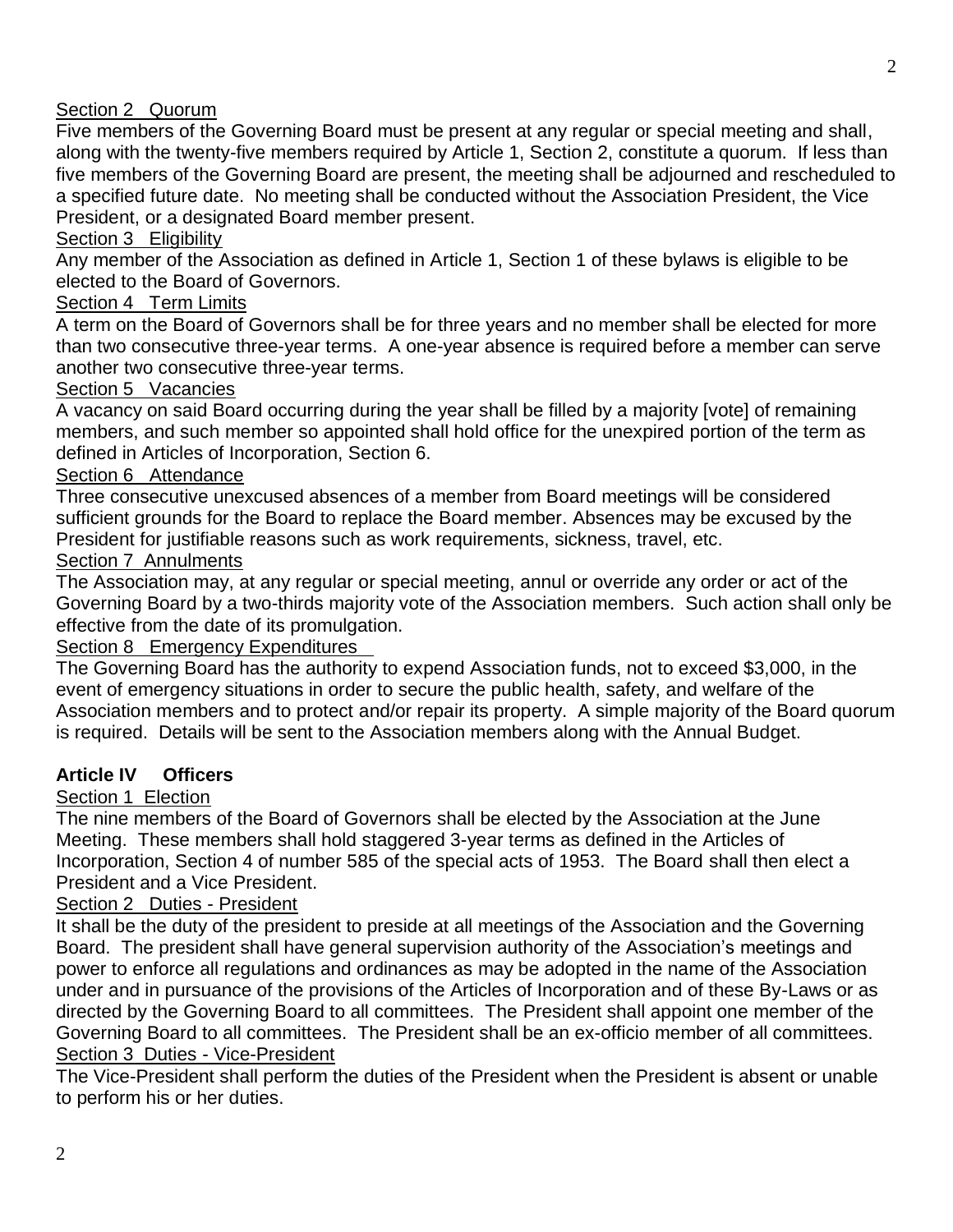The Secretary shall be a member of the Association appointed by the Board and need not be a member of said Board. The Secretary shall keep a record of the minutes of all meetings of the Association and the Governing Board, file a copy with the clerk of the Town of East Lyme within seven working days following a meeting (as per FOI), and make copies available upon request. The Secretary shall also perform other such duties as prescribed by the Articles of Incorporation, these By-Laws, or as directed by the Governing Board.

## Section 5 Duties - Treasurer

The Treasurer shall be a member of the Association appointed by the Board and need not be a member of said Board. The Treasurer shall manage the Association's finances according to the directives of the Governing Board and shall provide a financial summary at all meetings to be made available to all members and shall sign checks and deposit funds. The Treasurer shall monitor the bookkeeper hired by the Board of Governors, be a member of the audit committee, and provide an annual audit report.

## **Article V Fiscal Year**

The fiscal year of the Association shall begin on the first day of July each year (CT General Statute, Section 7-381).

### **Article VI Committees**

#### Section 1 Definition

All committees shall be advisory to the Board of Governors and may not act for the Board unless expressly authorized by the President.

### Section 2 Standing Committees

The standing committees under the purview of the Board of Governors shall consist of the following: Clubhouse, Beach, Jetty, Parking Lot, Beechwood Park, Web Site, and Audit.

### Section 3 Special Committees

The President shall appoint special committees whenever, in the opinion of the Governing Board, such committees are needed.

#### Section 4 Special Nominating Committee

a. A Nominating Committee, composed of three Association members appointed by the President with the approval of the Governing Board, shall present, in the call of the Annual Budget Meeting or any special election, a slate of names of eligible members to fill the number of vacancies on the Governing Board.

b. Each slate, with the terms to be served, shall be presented to the Association membership at the Annual Budget Meeting or at special elections.

c. Nominations from the floor shall be in order at the June Election Meeting provided the nominee has agreed to allow his/her name to be placed in nomination.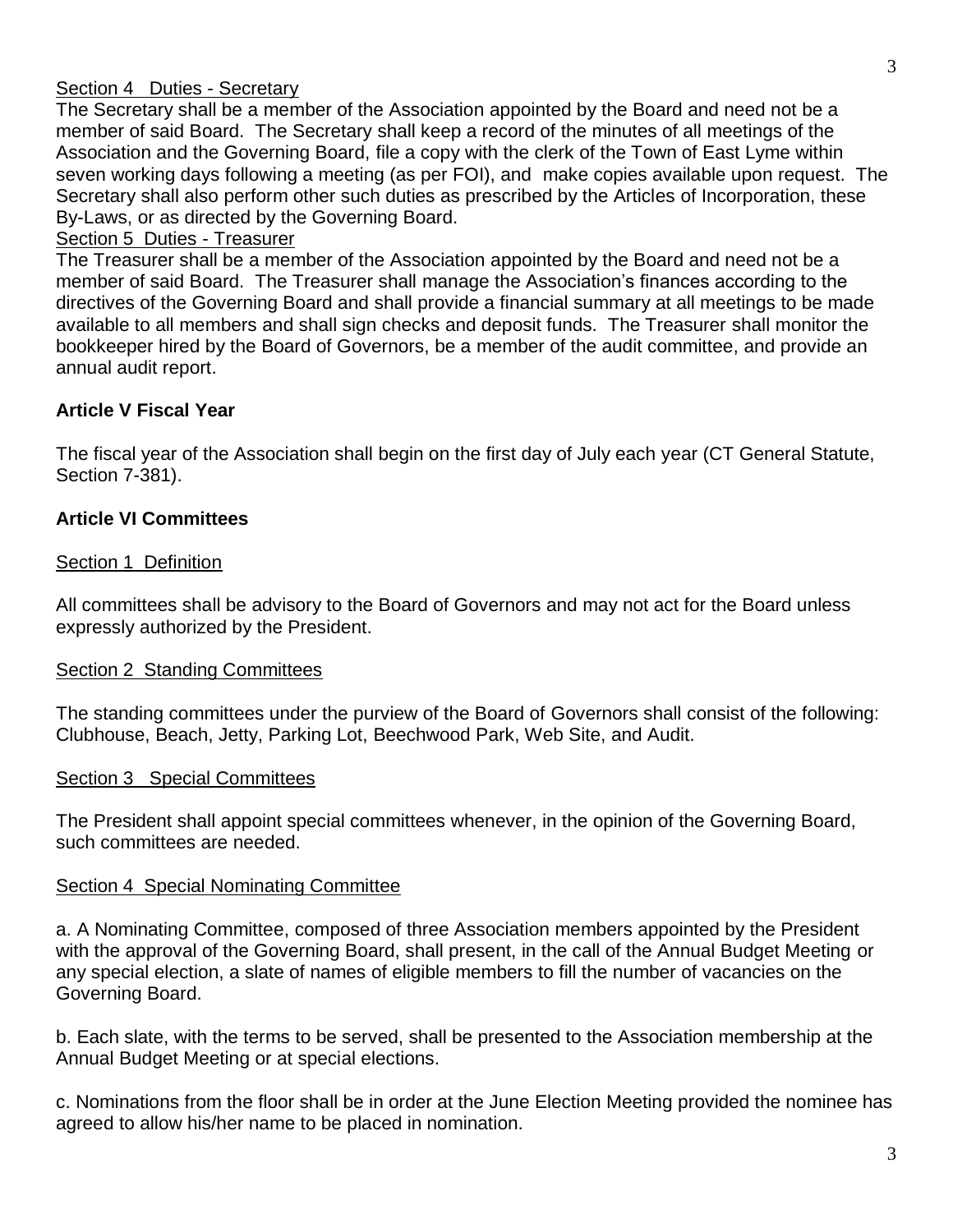d. Members of the Governing Board shall be elected by those present and voting at the June Election Meeting, provided a quorum is present. Once a quorum is established, a simple majority of those present shall be required to elect members.

## **Article VII Amendments**

## Section 1 Definition

The Board of Governors may call for a review of the current bylaws.

## Section 2 Procedure

A copy of proposed by-law amendments shall be mailed to all members two weeks prior to the Annual [May] meeting. The proposed amendments shall be discussed at the June meeting. These By-Laws shall be amended by a two-thirds majority vote at the August meeting, becoming effective immediately. A copy of the revised By-Laws shall be made available to all members.

## **Article VIII Budget Requirements**

Any single planned expenditure exceeding three thousand dollars shall require three documented bids.

# **ORDINANCES**

## Chapter 1. PROPERTY REGULATIONS

- 1. The beach, clubhouse, and park within the Giant's Neck Heights Association, hereafter known as the Association, are for the use of its members, their families and guests exclusively and the use of such by others is hereby forbidden.
- 2. Only property owners, who do not owe back taxes to the Association, are eligible to purchase parking permits for the beach. One permit allowed per household.
- 3. Owners who rent out their properties are responsible to inform their tenants of the rules and regulations of the Association. All rental tenants are expected to follow the By-Laws and Ordinances of the Association.
- 4. The beach does not have a lifeguard. Owners, residents, and renters swim at your own risk. Children under 12 years of age should not be at the beach without adult supervision.
- 5. Parents will be held responsible for any expense incurred by the Association for repair of any damage to Association property by their dependent children.
- 6. Skating of any kind, including roller blades, skateboards, and similar devices, is not allowed on the tennis courts at the park.
- 7. Launching of boats at the clubhouse is permitted at the person's own risk.
- 8. Open barrel burning of trash is not permitted in the Association.
- 9. Any person owning, walking, or in control of a dog shall not allow or permit such animal to defecate upon any private property owned by another person, including the Association property, roads, and sidewalks, unless such person immediately removes all feces deposited by such animal.
- 10. Members of the Association are expected to uphold and enforce its By-Laws.